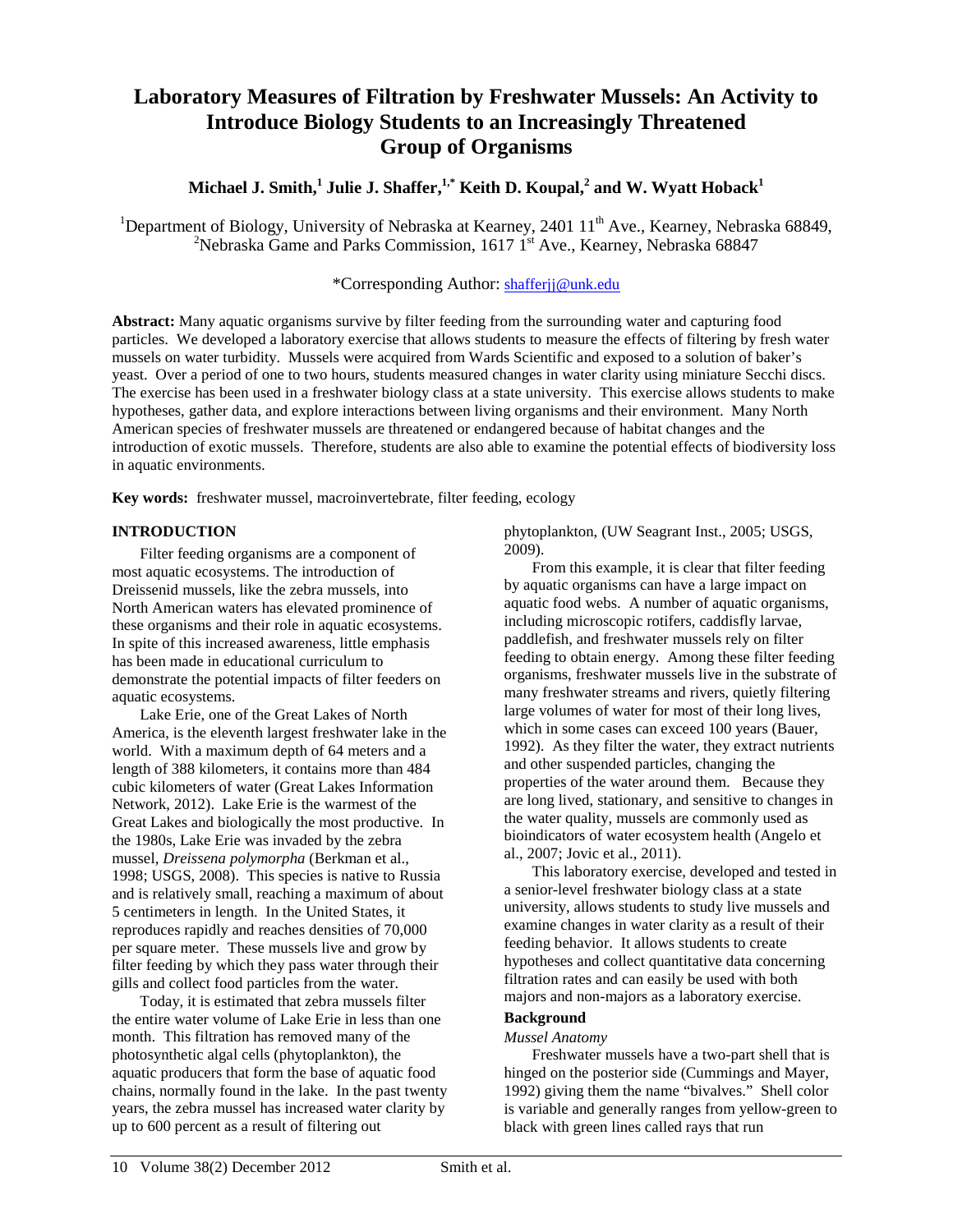

**Fig. 1.** Diagrams of mussel anatomy. a. Surface layers of the typical mussel. b. Internal structures of the typical mussel. Illustration by Rick L. Simonson [\(www.RLSimonson.com;](http://www.rlsimonson.com/) used with permission).

perpendicular to the long axis of the shell found on the shell in some species. The interior lining of the shell (nacre) is usually white; however, the nacre of some species of freshwater mussels is highly iridescent and nearly purple. The exterior of the shell can be smooth as it is in the plain pocketbook mussel, *Lampsilis cardium*, or the shell can be bumpy as found in the pimpleback mussel, *Quadrula pustulosa*  (USFWS, 2006; Cummings and Mayer, 1992)*.* Shell shape ranges from elongate to round with many variations within and between species (USFWS, 2006). Freshwater mussels range in size from a few centimeters to 30 centimeters across the longest axis (Cummings and Mayer, 1992).

Freshwater mussels have strong adductor and retractor muscles (Figure 1a) that work together to open and close the shell. When threatened, the mussel will tighten its retractor muscles sealing itself inside the hard shell. Most predatory organisms are not strong enough to overcome the mussel's defense and pry the shell open. When the danger has passed, the mussel will extend a muscular foot that allows it to move slowly until it reaches an appropriate area of the substrate (Figure 1a). The mussel then extends its foot into the substrate, orients itself so that the hinge is dorsal and buries itself in the substrate so that it is anchored. If habitat conditions are sufficient, the mussel may not have to move for the rest of its life (Utterback, 1916).

#### *Mussel Feeding*

During feeding, the majority of freshwater mussels draw water through the incurrent siphon which is at the posterior end of the shell (Figure 1b).

The water passes through the gills in a U-shaped tube and then exits through the anal siphon at the anterior end of the shell. The gills of the mussel produce mucus that traps food particles. The food particles are then transported by ciliary action to the mouth where the food is consumed. In addition to capturing food, the gills conduct gas exchange with the surrounding water. Thus, the mussels feed and respire almost constantly. Their long sedentary lives and constant exposure to the water make freshwater mussels highly sensitive biological indicators of changes in water quality, including reductions in dissolved oxygen and the accumulation of metals and toxins (Strayer et al., 2004).

*Awareness of Freshwater Mussels*

Historically 297 different species of freshwater mussels were native to North America (Williams et al., 1993). Nineteen of these species are currently listed as extinct or no longer occurring in nature, 62 species are federally listed as endangered, and 130 species are in need of conservation efforts. Thus, approximately 70 percent of the mussel species native to North America are now either extinct or threatened (Williams et al., 1993, Strayer et al. 2004).

Despite declines, freshwater mussels can be found in many streams, rivers, ponds, and lakes throughout the United States. In addition, conservation efforts have increased rapidly due to range expansion of invasive freshwater mussels, providing recent distribution maps and popular literature for many U.S. states (USGS, 2009). These resources can support informed classroom discussions of mussel lifecycle, ecology, and niche. *Measures of Water Quality*

Many methods are used to assess water quality including chemical tests and biological integrity indices. One common measure of water quality measurement is turbidity, or the measure of water clarity caused by suspended solids. This is an important measure because murky water with little light penetration can indicate high levels of nutrients which may cause an algal bloom. The algal cells produce oxygen through photosynthesis during daylight hours if sunlight can reach them; however, at night or if the water becomes too clouded, the algal cells' respiration will be greater than photosynthesis , removing oxygen from the water and potentially leading to the death of aquatic organisms in the system.

Water turbidity can be measured through a number of methods. The simplest and least expensive method relies on a Secchi disc (Preisendorfer, 1986). This weighted disc is 20 cm in diameter and is divided into black and white quadrants (example in Figure 2). The water turbidity is determined by lowering the Secchi disc on a rope or tape which is marked with measurement increments. The disc is lowered into the water column until it disappears from sight. This depth is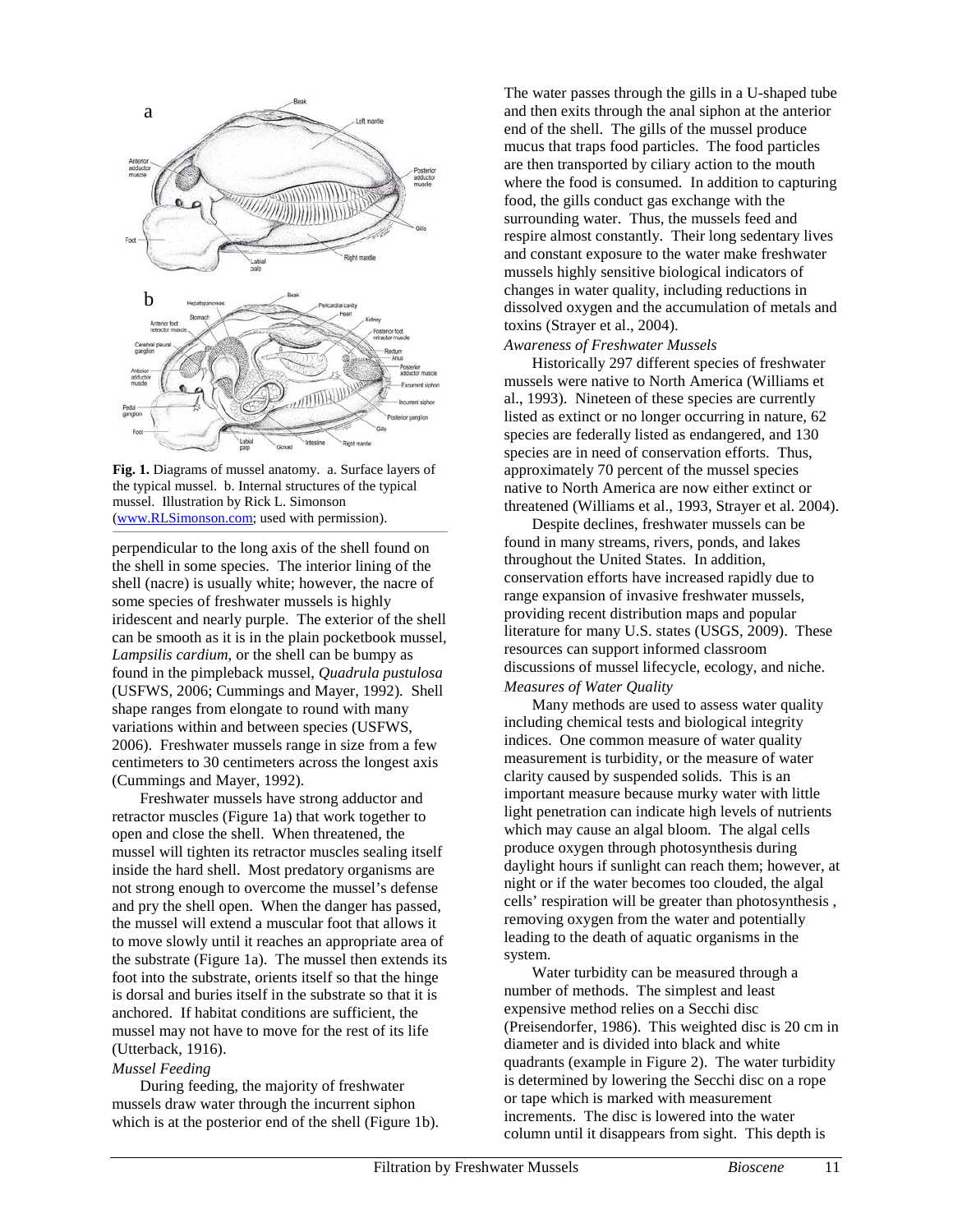

**Fig. 2.** Mini-Secchi discs. Discs pictured are 10 mm, 15 mm, 35 mm, and 55 mm in diameter. Students should use the smallest possible disc for the experiment. Photoreduction can also be used to adjust disc size as needed.

recorded. Then the disc is raised until it reappears. This depth is also recorded. The two measurements are averaged; this is the Secchi disc transparency measure (Wetzel and Likens, 2000), which is a standard water turbidity measure.

In this laboratory activity, miniature Secchi discs (Figure 2) are used to measure water turbidity to determine if the mussels are filtering the water and reducing water turbidity. Relative to control conditions in which mussels are not present, filtration of water by the mussels increased the water clarity by reducing the turbidity and allowed the Secchi disc to be seen over greater distances.

#### **MATERIALS AND METHODS**

#### **Pre-laboratory Preparation**

First, instructors need to obtain freshwater mussels. We purchased mussels from Ward Scientific. At the time of this work, 10 live mussel specimens of assorted species could be purchased from Ward Scientific for approximately \$23.00. Specimens obtained were generally small (Wards offer mussels ranging from 1.5-4 inches). Multiple mussels of 1.5 inches were placed into each aquarium.

If funding is not available to purchase freshwater mussels, they can be found in local ponds, streams, or rivers. State and Federal agencies must be consulted prior to field collection, not only to acquire the proper permits, but also to comply with state and federal laws and to avoid collection of any threatened species. Live mussels are often found in water less than one meter deep with their white hinge structure pointing up. If the water is relatively clear, mussels can be found by wading in the water and searching for the white structures. Mussels can be found associated with gravel, mud, and sand bottoms. Often, empty shells can be found on land or in the water and can be used to target areas in which to find live ones.

Housing for the mussels should be prepared ahead of time. The aquaria used in our study were 9.5 L (2.5 gallon); however, depending on the size of the mussels, different aquaria or plastic containers may be appropriate. Approximately 5 cm of sand

was placed in each aquarium to serve as substrate for the mussels. Water from the mussels' natural environment or tap water was then added until the aquaria were approximately two-thirds full. Tap water should not be used without conditioning to remove chlorine and other chemicals added during municipal water treatment.

The aquaria need to be aerated to ensure that dissolved oxygen is available to the mussels. We accomplished aeration with Whisper aquarium pumps and a single airstone per aquarium. If the exercise is to be performed within 2 to 3 days of obtaining the mussels, food will not need to be added to the aquaria; however, if the mussels are obtained well in advance of the laboratory, food in the form of phytoplankton or single-celled algae should be placed in the aquaria. Phytoplankton can be found at pet supply stores. At the time of this work, Petco provided Two Little Fishies PhytoPlan Advanced Phytoplankton Diet for \$16.00.

In these experiments, yeast was used as the turbidity-producing agent. It was chosen because mussels can filter single celled organisms effectively and baker's yeast can be purchased from local grocery stores. One gram of baker's yeast was dissolved in 250 mL of pond water for each experimental aquarium. The suspension was added to all aquaria except Control 2(C2), and then the water was stirred with a large glass stir rod to ensure thorough mixing (Figure 3).

Miniature secchi discs were used to measure changes in turbidity. For our study, the discs were made using Microsoft Publisher. Four circles with diameters of 5mm, 10mm, 20mm, and 40mm were created (Figure 2). The circles were separated into four quadrants and two of the quadrants located diagonally from one another were colored black. These circles were then laminated and secured to small wooden dowels with a staple. The miniature secchi discs are inexpensive and simple to make. Standard 30 cm rulers were used to make the secchi measurements.

#### **Experiments**

Depending on time available and student knowledge, a discussion with students should be conducted prior to setting up the experiment. Students should be asked about what affects water turbidity. Students may talk about nutrient loading, increase in phytoplankton, and water mixing effects on turbidity. An emphasis should be made on filter feeding and the significant reduction in turbidity that can result. Students should also define the controls that they will need for an experiment. At a minimum, students should be introduced to the concept of experimental versus control conditions in an experiment and should develop hypotheses to be tested by the experiment. For more advanced science students, instructors can teach students about sample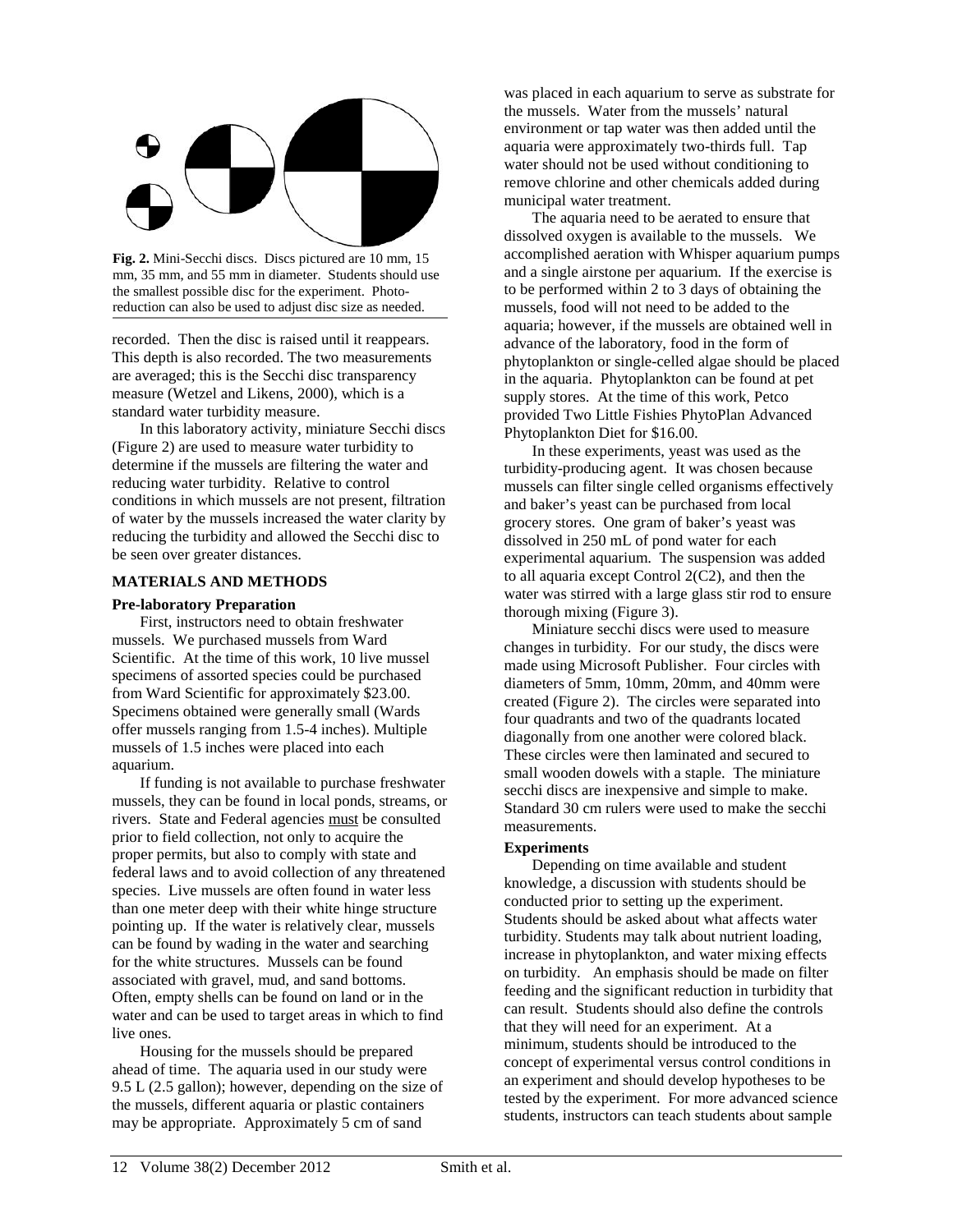

**Fig. 3.** Experiment design. The two experimental aquaria (E1 and E2) and one control aquarium (C1) contain the yeast suspension (gray fill). The other control aquarium (C2) contains no yeast. The experimental aquaria (E1 and E2) and the control 2 aquarium (C2) contain mussels (black ovals).

size, measurement and statistical analysis as part of the experimental design.

In this experiment, mussel filtration with 2 replicates (E1 and E2) was compared to two control aquaria (C1 and C2) (Figure 3). Control aquarium C1 received yeast but did not contain mussels. This allows students to measure if the yeast settles out of the water, making the water less turbid, or if the yeast replicate in the tanks, making the water more turbid. The second control tank, C2, contained a mussel but did not have any yeast. Because mussels are filtering the water and potentially expelling waste products, C2 should be measured as a negative control.

At the start of the experiment 250 ml of yeast suspension was added to C1, E1 and E2. To ensure that the yeast stay suspended in the water column, before taking a turbidity reading, all aquaria were stirred for 30 seconds with a stir rod, being careful not to disturb the substrate or the mussel if present. The turbidity of the water was then measured with the mini-Secchi discs. Although all four discs were tested, the smallest visible disc (5mm) was used for the 9.5 L (2.5 gallon) tanks in this experiment (Figure 2). Rulers were placed on the top of the aquaria, running parallel to the longest side of the aquaria, to allow students to measure their distances (Figure 4). The Secchi discs were placed in the aquarium by holding onto one end of the dowel and lowering the disc into the water column facing the short end of the aquarium perpendicular to the ruler. To determine a turbidity measurement, the dowel was moved along the longest side of the aquaria while looking through the short end of the aquarium until the disc was no longer visible. This distance was noted as the distance at which the disc disappeared. The disc was then moved back toward the viewer until it was visible again and that distance was noted. The Secchi disc transparency measure was determined by averaging the distance at which the disc disappeared with the distance when the disc reappeared.

Turbidity measurements were taken every 15 minutes thereafter in each aquarium, C1, C2, E1, and E2, for a period of 90 minutes using the same stirring procedure prior to conducting measures. At the conclusion of the experiment, mussels were immediately removed from the aquaria and placed

into fresh water. Note that mussels may die if left in the nutrient rich aquaria with the yeast.

Data analysis was performed on Microsoft Excel. Students input all Secchi disc transparency measures for each aquarium, C1, C2, E1, and E2. An experimental mean for each time period was found using the data from the replicates E1 and E2. Students created a scatter plot and tested the data with a linear regression for changes in water clarity over time.



**Fig. 4.** Diagram of experimental set up. Ruler is placed near the top of the tank. The Secchi disk is placed on the end of the dowel. One student can look through the narrow end of the tank at the Secchi disk to judge the point at which they can no longer see the Secchi disk, while another student moves the dowel. A third student uses the ruler to mark the point at which the dowel appears to the observer in the tank. This procedure is then repeated as the dowel moves the Secchi disk back into view and the second measurement marked. The students should then average the measurement to figure the Secchi disk transparency measure.

#### **RESULTS AND DISCUSSION**

In this study, the experimental aquaria, E1 and E2, had a mean Secchi disc transparency measure of 3.5 cm immediately following the addition of the yeast suspension, and a Secchi disc transparency measure of 5.0 cm after 90 minutes (Table 1). Mussels reduced the turbidity in the experimental aquaria by 32%. Thus, water clarity, due to filter feeding, increased within a 90 minute period.

The turbidity readings for both controls demonstrated smaller changes over time. At zero minutes, the yeast only control, C1, had a Secchi disc transparency measure of 3.7 cm. After 90 minutes it had increased to 4.1 cm (Table 1). This indicated a 10% increase in water clarity. These data suggest that yeast numbers may change slightly even if mussels are not present so having this control is important for understanding if mussels are responsible for the increased water clarity. Students can hypothesize possible causes for the change in water clarity even if mussels are not present. Students may suggest that the yeast settled out of solution, that the conditions killed the yeast, or that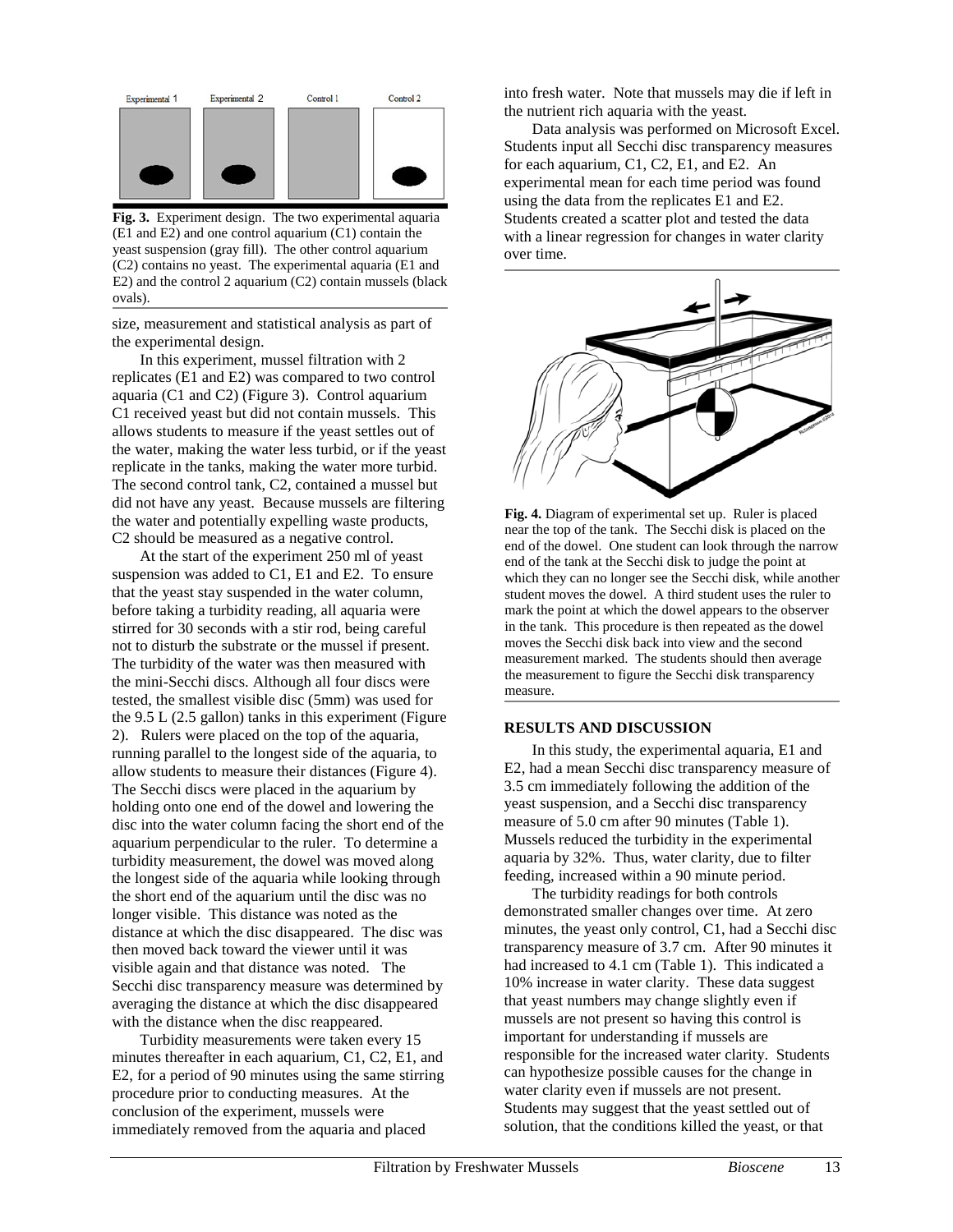| Time (minutes) | E-1<br>$\mathbf{(cm)}$ | $E-2$<br>(cm) | <b>Experimental</b><br>Average (cm) | $C-1$<br>$\mathbf{(cm)}$ | $C-2$<br>$\mathbf{(cm)}$ |
|----------------|------------------------|---------------|-------------------------------------|--------------------------|--------------------------|
|                | 3.4                    | 3.4           | 3.5                                 | 3.7                      | 18.1                     |
| 15             | 3.5                    | 3.4           | 3.5                                 | 3.7                      | 18.1                     |
| 30             | 4.0                    | 4.6           | 4.3                                 | 3.8                      | 18.0                     |
| 45             | 4.1                    | 4.7           | 4.4                                 | 3.7                      | 18.0                     |
| 60             | 4.4                    | 4.8           | 4.6                                 | 4.0                      | 18.1                     |
| 75             | 4.7                    | 4.9           | 4.8                                 | 4.0                      | 18.0                     |
| 90             | 49                     | 5.0           | 5.0                                 | 4.1                      | 18.0                     |

|                                                                                                                   |  |  |  | Table 1. Representative Secchi disc transparency measures in cm reported over time. Experimental aquaria (E-1 and E-2) had |
|-------------------------------------------------------------------------------------------------------------------|--|--|--|----------------------------------------------------------------------------------------------------------------------------|
| three mussels each plus yeast, Control 1 (C-1) had only yeast added and control 2 (C-2) had only 3 mussels added. |  |  |  |                                                                                                                            |

other aquatic invertebrates were in the original pond water feeding on the yeast. Instructors may want to point out experimental variation and the concept of significance. Depending upon the level of the class, the instructor may want to have students collect more data that can be analyzed for statistical significance.

The mussel only control, C2, remained relatively constant. The Secchi disc transparency measure was 18 cm throughout the 90 minutes (Table 1). This is still an important control to have to introduce students to the concept of negative control.

Students were asked to graph their data as the percent change in Secchi disc transparency measures over time. This plot indicates an increase in water clarity produced by mussel filtration (Figure 5). After the graphs were made, students were asked to make comparisons of data they had collected and to draw conclusions about the experiment. Students were able to accept or reject their hypothesis and to offer possible reasons for why the experimental results occurred.

At the conclusion of the experiment, mussels must be removed from the experimental aquaria to keep them alive. This activity was completed several times, and after the first trial, mussels were kept in the experimental aquaria with the yeast suspension



**Fig. 5.** Observed mean percent change in water clarity as compared to time 0. Experimental aquaria, E1 and E2, had mussels and yeast (circles), C1 aquarium had mussels only (triangles), and C 2 aquarium had yeast but no mussels (squares). Positive numbers indicate increasing clarity, while negative numbers indicate reduced clarity.

overnight instead of removing them. As a result all four mussels died. Mortality could have resulted from oxygen limitation due to microbial growth or clogging of the mussels' gills as a result of the extremely high concentration of yeast. To ensure mussel survival, it is important to remove them from the mussel suspension and to place them in new pond water after the trial is complete.

Depending on the goals of the laboratory exercise, experimental mussels can be sacrificed to allow students to conduct a dissection and learn about mussel organs (Figure 1). A number of laboratory guides for mussel dissection are available, as well as videos placed on YouTube. It should be noted that mussels purchased from a commercial facility should not be released into local waters.

#### **Extensions**

A number of extensions of this laboratory exercise are possible. For example, if the volume of water used in the experiment is known and the number of yeast cells is calculated, filtration rates can be determined (number of cells per unit volume through time). Alternatively, sub-samples of the experimental water can be collected and a hemocytometer can be used to estimate the number of yeast cells equivalent to a given Secchi disc transparency measure. Because freshwater mussels will filter any suspended material, the filtration of algal cells could be tested instead of yeast.

Outcomes of the laboratory exercise can be in the form of a formal laboratory write up or in the form of graphs or answers to questions. For example, students can be asked to predict water clarity after 3 hours based on regression equations generated from the experiment.

#### **CONCLUSIONS**

Freshwater mussels are common members of the benthic community in most freshwater ecosystems of North America, although as a group the majority of their species are threatened. This laboratory exercise offers biology students a chance to physically interact with and collect data on the filtration behavior of these mollusks. This exercise also gives students the opportunity to calculate the amount of water that these animals can filter and offers a logical extension